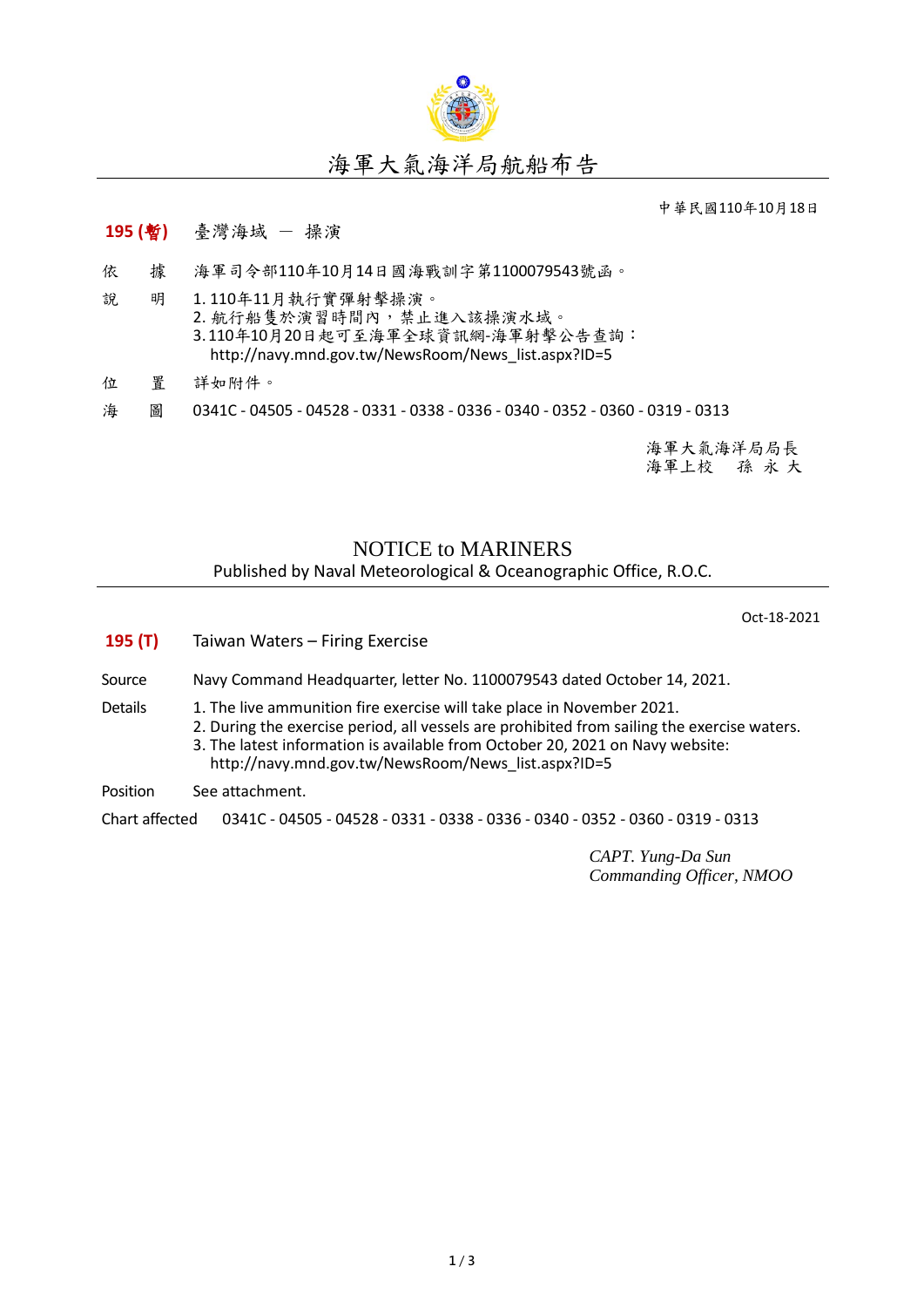附件 Attachment NM 195

| 日期<br>Date |                                                                                                               | 起訖時間<br>Time | 點 位 Position<br>(WGS84)                                                                                                                                                                                                                                                                                                                                                                     |
|------------|---------------------------------------------------------------------------------------------------------------|--------------|---------------------------------------------------------------------------------------------------------------------------------------------------------------------------------------------------------------------------------------------------------------------------------------------------------------------------------------------------------------------------------------------|
| (A)        | 20211101-20211105<br>20211108 - 20211112<br>20211115 - 20211119<br>20211122 - 20211126<br>20211129 - 20211130 | 0800-1700    | ◎海軍實彈射擊操演(Navy Firing Exercise)<br>N 22°54'54.0", E 119°25'29.0"<br>Α<br>N 22°54'54.0", E 119°45'29.0"<br>B<br>N 22°34'54.0", E 119°45'29.0"<br>N 22°34'54.0", E 119°25'29.0"<br>$\mathsf{C}$<br>D<br>中心點: N 22°44'54.0"、E 119°35'29.0"<br>危險區域:中心點半徑15浬所涵蓋之範圍<br>Central point: N 22°44'54.0", E 119°35'29.0"<br>Dangerous area: Central point with a radius of 15<br>nautical miles.      |
| (B)        | 20211101-20211105<br>20211108 - 20211112<br>20211115 - 20211119<br>20211122 - 20211126<br>20211129 - 20211130 | 0800-1700    | ◎海軍實彈射擊操演(Navy Firing Exercise)<br>N 25°27'54.0", E 122°00'30.0"<br>N 25°27'54.0", E 122°12'30.0"<br>A<br>$\overline{B}$<br>N 25°19'54.0", E 122°12'30.0"<br>C<br>N 25°19'54.0", E 122°00'30.0"<br>D<br>N 25°23'54.0" \ E 122°06'30.0"<br>中心點:<br>危險區域:中心點半徑7浬所涵蓋之範圍<br>Central point: N 25°23'54.0", E 122°06'30.0"<br>Dangerous area: Central point with a radius of 7<br>nautical miles. |
| (C)        | 20211101-20211130                                                                                             | 0000-2359    | ◎海軍實彈射擊操演(Navy Firing Exercise)<br>N 22°42'54.0", E 120°05'29.0"<br>Α<br>N 22°42'54.0", E 120°15'29.0"<br>$\overline{B}$<br>N 22°38'54.0", E 120°16'29.0"<br>$\mathsf{C}$<br>中心點: N 22°42'00.0"、E 120°12'00.0"<br>危險區域:中心點半徑5浬所涵蓋之範圍<br>Central point: N 22°42'00.0", E 120°12'00.0"<br>Dangerous area: Central point with a radius of 5<br>nautical miles.                                 |